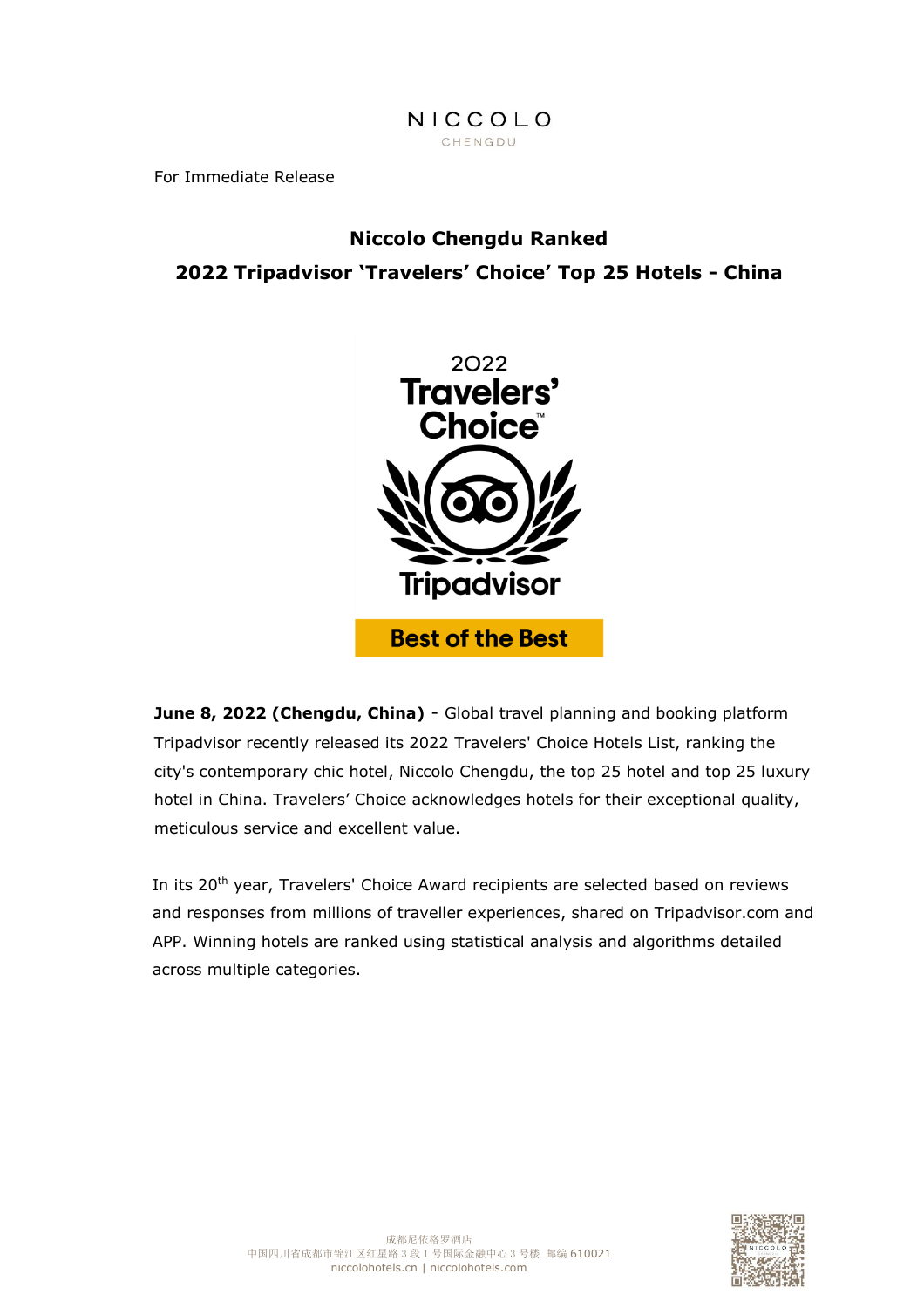# NICCOLO CHENGDU



*Niccolo Chengdu ranked 2022 TripAdvisor*  '*Travelers' Choice' Top 25 Hotels – China*

The brand's vision, to be the leader in contemporary chic lifestyles inspired by luxury fashion, is epitomised in the hotel's beautifully curated spaces, making Niccolo Chengdu an in-demand destination for luxury experiences in the city.

"This prestigious accolade celebrates our outstanding performance and reputation in the luxury hotel segment. As Wharf Hotels' first Niccolo Hotel now in our seventh year, we will continue to offer impeccable service and strive for excellence. Inspired by the spirit of discovery, we encourage our guests to explore the inspiring city of Chengdu which is well-reputed for its treasured pandas, unique cuisine, metropolitan lifestyle and diverse cultures. Located at the city's highly desirable and fashionable address within the Chunxi Road Business District, Niccolo Chengdu offers a range of opportunities for our guests to enrich their journey from the epicentre of this city. We look forward to welcoming global travellers, leaders in style and captains of industry to our safe and hospitable sanctuary, all designed to make life effortlessly luxurious for our guests", said Mr Michael Ganster, General Manager of Niccolo Chengdu.

2022 Tripadvisor 'Travelers' Choice' Top 25 Hotels – China: <https://www.tripadvisor.com/TravelersChoice-Hotels-cTop-g294211> 2022 Tripadvisor 'Travelers' Choice' Top 25 Luxury Hotels – China: <https://www.tripadvisor.com/TravelersChoice-Hotels-cLuxury-g294211>

Reservations may be made at niccolohotels.cn.

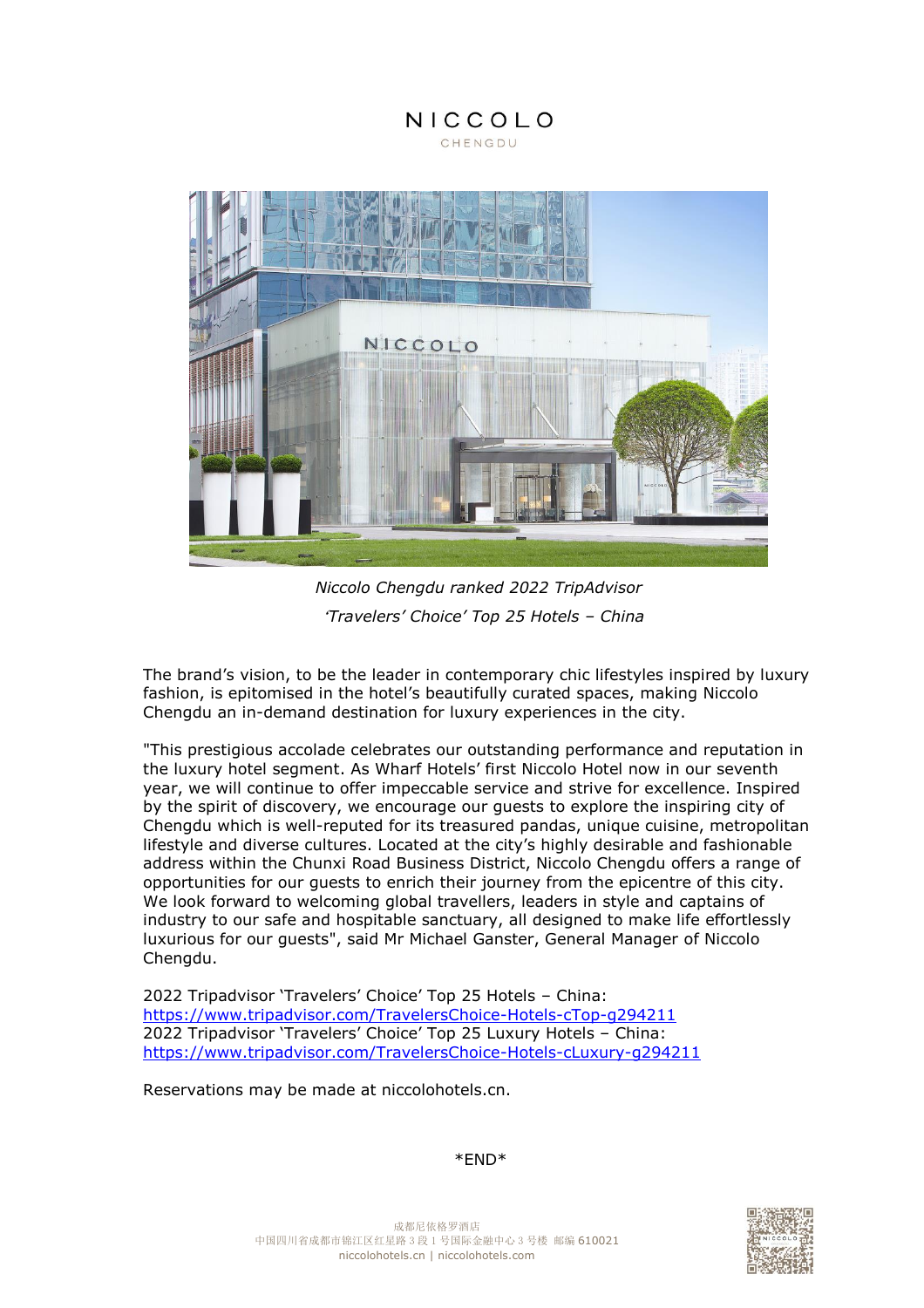#### **About Niccolo Chengdu NEW ENCOUNTERS. TIMELESS PLEASURES.**

Niccolo is a collection of five contemporary chic hotels inspired by luxury fashion, all with desirable, highly prized addresses. Underpinning the brand is the desire to make life effortlessly luxurious for guests. Located at Chengdu's celebrated International Finance Square within the Chun Xi Road business district, Niccolo Chengdu occupies desirable and fashionable addresses and offers seasoned travelers a choice of 238 spacious luxurious guestrooms and suites with fashioninspired interiors by leading designers. The Niccolo culinary journey combines culture and gastronomy in a range of exceptional dining experiences with its signature cuisines. Niccolo is Chengdu's epicentre for business events and celebrations by offering unprecedented choice of flexible spaces and highly attentive event service to create memorable experience for guests. Niccolo Chengdu is a member of the Global Hotel Alliance (GHA), the world's largest alliance of independent hotel brands, bringing together 35 brands with over 500 hotels in 85 countries.

Further details on Niccolo Chengdu are available at<niccolohotels.com.>

### **About Global Hotel Alliance**

Launched in 2010, GHA DISCOVERY is the world's largest loyalty programme for independent hotel brands, featuring more than 500 hotels, resorts and palaces across 35 brands. Members enjoy VIP recognition, thoughtful benefits and generous rewards at home or away. Recently the programme has evolved to include an additional tier and flexible paths to upgrade through nights/stays, eligible purchases or number of brands stayed, making it easier and faster for members to reach elite status. Unlike more traditional programmes, GHA DISCOVERY does not ask members to count points towards their next upgrade. Instead, members earn and spend DISCOVERY Dollars (D\$), an exclusive rewards currency. They also enjoy members-only Experiences curated by each hotel and have access to properties close to home, without a stay, through member-only Local Offers.

For more information about GHA DISCOVERY or to join, visit www.ghadiscovery.com or download the GHA DISCOVERY mobile app. Travellers can also connect with GHA DISCOVERY on Instagram and Facebook.

#### **About Ultratravel Collection**

Ultratravel Collection brings together hotels of distinction for the discerning traveller. Its membership is reserved for the very best hotels and resorts in the world – genuinely luxurious and iconic properties that deliver the finest service and personalised guest experiences. Member hotels share an integrated global platform for guest recognition and loyalty rewards, the DISCOVERY programme from partner Global Hotel Alliance, as well as beneficial relationship with the multi-media brand Ultratravel, the other founding partner of Ultratravel Collection. For more information, visit ultratravelcollection.com

\* \* \*